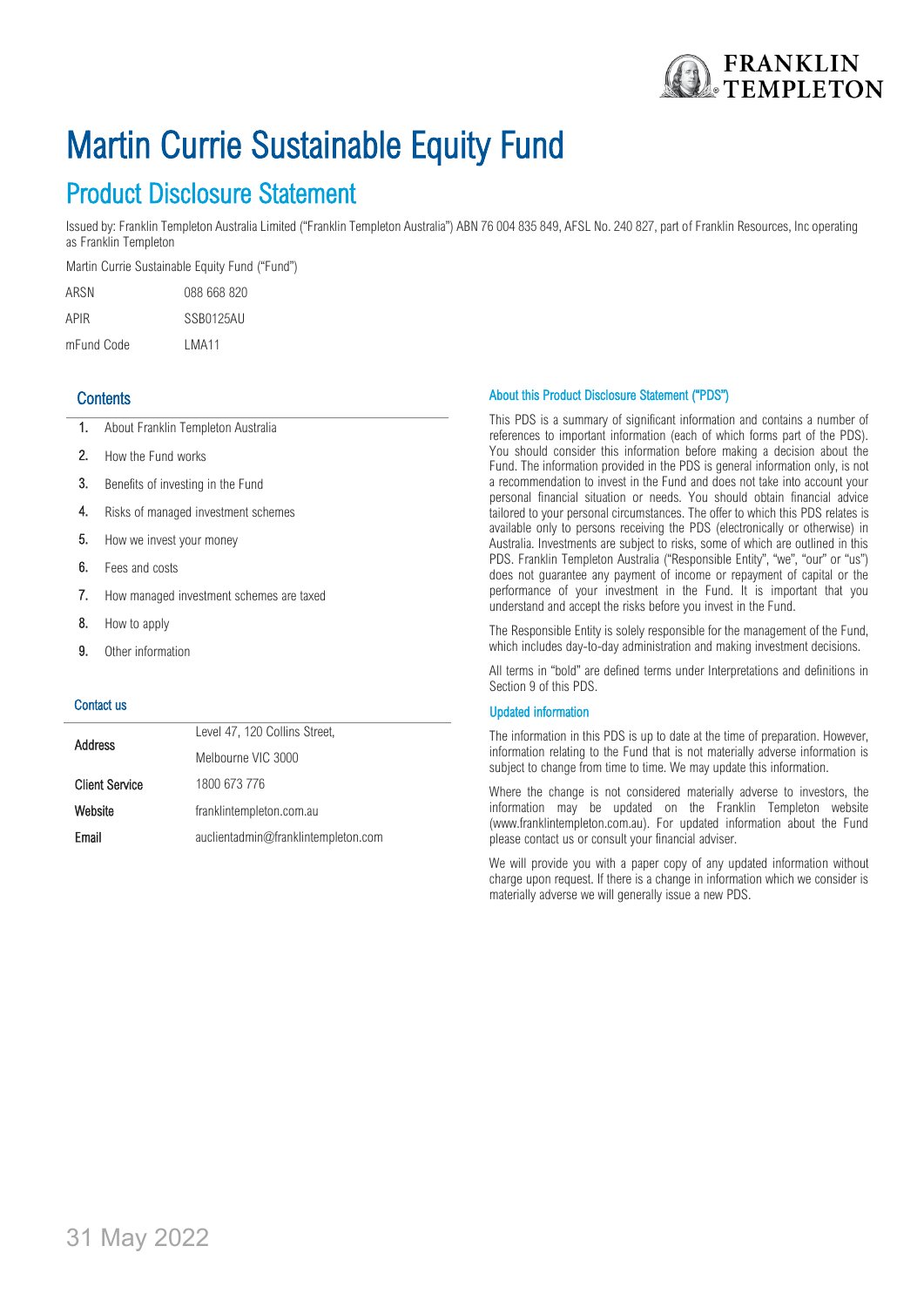## 1 About Franklin Templeton Australia

Franklin Templeton Australia is the Responsible Entity for this Fund and part of Franklin Resources, Inc. The Responsible Entity is solely responsible for the management of the Fund, which includes day-to-day administration and making investment decisions. Franklin Resources, Inc. [NYSE:BEN] is a global investment management organisation with subsidiaries operating as Franklin Templeton and serving clients in over 165 countries. Franklin Templeton's mission is to help clients achieve better outcomes through investment management expertise, wealth management and technology solutions. Through its specialist investment managers, the company brings extensive capabilities in equity, fixed income, multiasset solutions and alternatives. With offices in more than 30 countries and approximately 1,300 investment professionals, the California-based company has over 70 years of investment experience and over AUD \$2.2 trillion in assets under management as of 31 December 2021. Through specialised teams, Franklin Templeton has deep expertise across all asset classes, including equity, fixed income, alternatives and multi-asset solutions. This includes a group of worldrenowned specialist investment managers such as Martin Currie, Western Asset and Brandywine Global. For more information, please visit franklintempleton.com.au.

#### Investment manager

Martin Currie Australia (a division of Franklin Templeton Australia) is investment manager of the Fund. Martin Currie is an active equity specialist manager crafting high-conviction portfolios. Headquartered in Edinburgh, Scotland and founded in 1881, with a significant presence in Australia through Martin Currie Australia, dating back to 1954. Martin Currie believes a stock focused approach, driven by in-depth fundamental research and skilled portfolio construction, is the best way to exploit market inefficiencies and generate consistent outperformance. They achieve this through a highly disciplined research process that scrutinises and identifies those companies that meet their rigorous selection criteria. Martin Currie's investment strategies are underpinned by the quality of its in-depth fundamental research and skilled portfolio construction, undertaken by its deeply resourced and highly experienced team of investment professionals. Martin Currie's approach to "Active ownership" is at the heart of its active management proposition, and its highly differentiated approach to the analysis of Environmental, Social and Governance (ESG) factors, is embedded in every part of the investment process to ensure they make better long-term decisions.

Please note: You should read the important information About Franklin Templeton Australia before making a decision. Go to the 'About Franklin Templeton Australia' section of the Additional Information Booklet which is available at [franklintempleton.com.au.](http://www.leggmason.com.au/en/index.aspx) The material relating to Franklin Templeton may change between the time when you read the PDS and the day when you acquire the Fund.

## 2 How the Fund works

#### About the Fund and structure

The Fund is a registered managed investment scheme that is an unlisted Australian unit trust. The Fund comprises assets which are acquired by the Responsible Entity in accordance with the investment strategy for the Fund. The Fund is governed by a "Constitution". The terms and conditions of the Constitution are binding on each Unit holder (and all persons claiming through them).

The Responsible Entity has appointed JPMorgan Chase Bank, N.A. (Sydney branch) (ABN 43 074 112 011) (JPMorgan) to provide custody and fund administration services. JPMorgan have provided their consent to be named and have not withdrawn their consent before the issue date of the PDS. JPMorgan has not been involved in the preparation of this PDS or caused or otherwise authorised the issue of this PDS. JPMorgan has not independently verified the information contained in this PDS and accordingly accepts no responsibility for the accuracy or completeness of the information. JPMorgan does not guarantee the success or the performance of the Fund nor the repayment of capital or any particular rate of capital or income return.

OneVue Fund Services Pty Ltd (ACN 107 333 308) has been appointed as the registrar in relation to the Fund. The custodian and registrar may be changed from time to time.

A Unit holder's interest in the Fund is represented by "Units". A Unit holder has an interest in the assets of the Fund as a whole, subject to the liabilities of the Fund. A Unit holder does not have an interest in any particular asset of the Fund. Investors can acquire interests in the Fund by applying for Units and can redeem from the Fund by making a withdrawal request in relation to the Units they hold. The price at which Units are acquired ("Application Price") or redeemed ("Redemption Price") is determined in accordance with the Constitution.

The Application Price and the Redemption Price on a "Business Day" are, in general terms, equal to the product of the Net Asset Value ("NAV") of the Fund divided by the number of Units on issue and:

**FRANKLIN TEMPLETON** 

for the Application Price, adjusted up for transaction costs (called the "buy spread"); and

for the Redemption Price, adjusted down for transaction costs (called the "sell spread").

The Application Price and the Redemption Price are generally determined each Business Day.

The Application Price and the Redemption Price will increase as the market value of the Fund's assets increases and will decrease as the market value of the Fund's assets decreases.

Funds on the mFund Settlement Service ("mFund") are not traded on an exchange and investors will not trade units with other investors on the market.

#### How we process your money

An investor can acquire Units by making an application for Units. An application for Units is made by lodging either an "Application Form for New Investors" or an "Application Form for Existing Investors" (application forms) or by making an application through mFund by placing a buy order for Units with your licensed broker.

Application forms need to be received by the registrar and appropriate funding provided to the Fund's nominated bank account by 11.00am on a Business Day to receive that day's Application Price. Refer to Section 8 "How to Apply" for more information.

#### mFund applications

Please note, a buy or sell order ("order") for settlement through mFund received prior to 11:00am on a Business Day by your licensed broker will likely be given the same date value, but this is not guaranteed. Any order or instruction received prior to our cut-off times will generally be processed at the unit price for that Business Day. Where an order or instruction is received after our cut-off times, it will generally be processed at the unit price for the following Business Day. Your confirmation statement will be sent when your instruction is processed or the transaction settles through CHESS. Please contact your broker or Franklin Templeton Australia if you have not received your statement. If you invest via mFund, your broker will complete your identification requirements. Please contact your broker to effect any changes to these details. The broker will transmit the updated information via CHESS or in certain situations to us, where necessary. Your broker will complete any required Anti-Money Laundering and Counter-Terrorism Financing paperwork.

#### Classes of Units

The Responsible Entity may offer or withdraw classes of Units. Currently under this PDS one class of Units is offered: "Class A". The Responsible Entity has the ability to issue further classes of Units under separate PDSs or other offer documents from time to time.

#### Access to your money

A Unit holder can dispose of Units by making a redemption from the Fund. A redemption is made by completing a "Redemption Form" with the Responsible Entity. A redemption request can also be made by placing a sell order for Units via mFund with your licensed broker.

Redemption Forms need to be received by, the registrar, by 11.00am on a Business Day to receive that day's Redemption Price.

Redemptions are typically paid within five Business Days although the Constitution allows us up to 30 Business Days or longer in certain circumstances. Redemption proceeds will be paid to an investor's nominated bank account.

In some circumstances, Unit holders may not be able to redeem their Units within the usual period upon request. If the Fund becomes illiquid, for the purposes of the "Corporations Act", then you may only redeem from the Fund in accordance with the terms of a redemption offer (if any) made by the Responsible Entity in accordance with the Corporations Act. There is no obligation on the Responsible Entity to make a redemption offer. The Responsible Entity anticipates that the Fund will generally be liquid.

#### Minimum investment

Unless otherwise determined by us, the minimum initial investment is \$30,000. Additional investments can be made at any time. The minimum additional investment amount is \$5,000.

#### Valuation of Fund assets and unit pricing

The Fund's assets are typically valued each Business Day. Unit prices are usually calculated each Business Day. We may declare Unit prices more or less frequently or delay calculation in certain circumstances.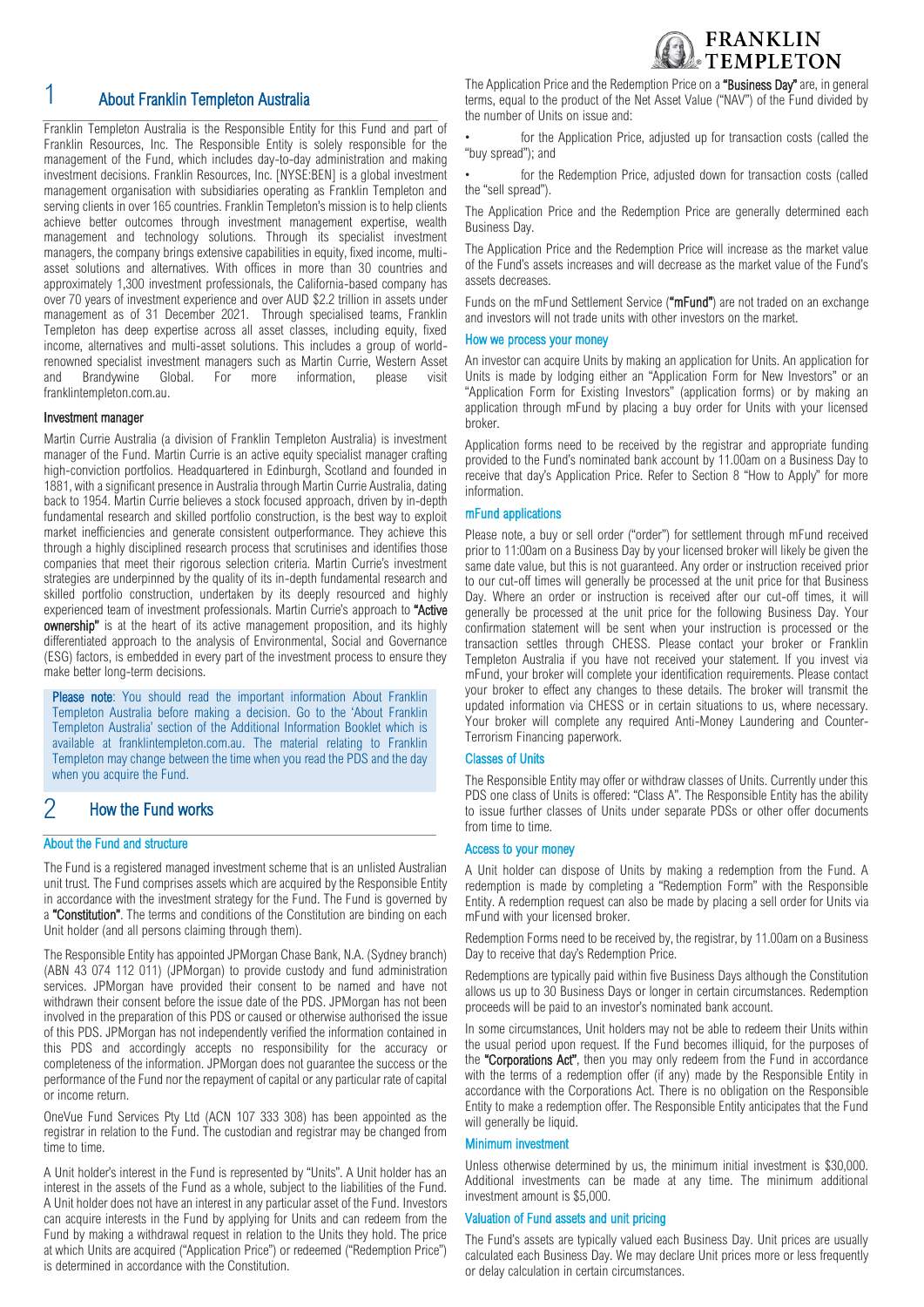A formal written policy has been established by us in relation to the guidelines and any relevant factors that are taken into account when exercising any discretion in calculating unit prices (including determining the value of assets and the amount of liabilities). A copy of our policy is available to investors on request free of charge.

#### Distributions and payment methods

The Fund may distribute income at 31 December and can determine to make an additional distribution from time to time. At present, the Fund intends to distribute all undistributed income at 30 June each year, but the Constitution for the Fund does allow us to accumulate income where the Fund is an Attribution Managed Investment Trust ("AMIT") for the relevant year. A Unit holder's entitlement to distributions of income is determined based on the number of Units held at the end of the relevant distribution period. Distributions will be paid within 60 days of the end of the relevant distribution period. Unit holders who redeem Units during a distribution period will not receive a distribution of income in respect of those Units for that distribution period. The Constitution for the Fund does provide us with the power to, where Units are redeemed during a year for which the Fund is an AMIT, attribute tax components to a redeeming Unit holder in certain circumstances where the redemption constitutes a "Significant Redemption". Income attributable to each Class may be impacted by the total level of fees charged to the Fund. You may use the "Application Form for New Investors" to elect a distribution preference. If you are an existing investor, you can change your distribution preference through the "Change of Details Form". Reinvested distributions will be taken to be issued on the next day after the end of the relevant distribution period. The Application Price for Units issued on the reinvestment of distributions will be based on the NAV of the Fund used to calculate the last Application Price for the relevant distribution period adjusted for certain income amounts.

Distributions will be reinvested into additional Units unless otherwise directed by you.

Please note: You should read the important information about how the Fund works before making a decision. Go to the "About the Funds" section of the Additional Information Booklet which is available at franklintempleton.com.au.

The material relating to the acquisition and disposal of interest in the Fund may change between the time when you read the PDS and the day when you acquire the Fund.

## 3 Benefits of investing in the Fund

#### Significant features

The Fund seeks to maximise returns for longer term investors by identifying companies which contribute net benefits to society, have declining carbon emissions and a clearly articulated pathway to a more sustainable business model.

The investment manager's approach is premised on the philosophy that sustainable companies provide more benefit than harm to society, have a key focus on managing environmental and social risk, and have a clearly articulated pathway towards implementing and improving their environmental and social practices. The investment manager believes businesses with these sustainability characteristics should prove to be more successful financially over time.

Furthermore, the investment manager believes that the Australian equity market is efficient over the long term, with stock prices ultimately reflecting the present value of future cash flows. However, in the short term, the market's behavioural biases can create mispricing and divergence from fair value that can be exploited by a disciplined investment process.

The investment manager believes that by taking an "Active ownership" approach, they can also encourage investee companies to implement and improve their sustainability practices.

The investment manager's unique sustainability and financial assessments are both quantitative and fundamental, and form part of a multi-lensed approach to security valuation.

Stewardship and ESG analysis is integrated deeply into the multi-lensed research process and portfolio construction.

#### Significant benefits

The Fund offers a number of significant benefits:

exposure to Australian listed companies that the investment manager believes are undervalued, offer the opportunity for higher returns and have long-term sustainability in their business models;

active ownership approach, designed to encourage companies to make implement and improve their sustainability practices

**FRANKLIN TEMPLETON** 

- professional management of your investment with an experienced investment manager;
- diversification benefits that would be difficult to achieve through direct investment;
- disciplined portfolio construction; and
- web-based reporting that includes performance, market commentary and portfolio strategy.

## 4 Risks of managed investment schemes

You should note:

- all investments carry risk;
- different funds may carry different levels of risk depending on the assets that make up the fund;
- assets with the highest potential long-term returns may also carry the highest level of short-term risk;
- the value of investments will vary;
- the level of returns will vary and future returns may differ from past returns; and
- returns are not guaranteed and you may lose some of your money.

The laws affecting registered managed investment schemes may change in the future. Your personal risk level will vary depending on a range of factors, including, age, investment time frames, where other parts of your wealth are invested and your risk tolerance.

The significant risks of investing in the Fund include:

- market risks, including declines in asset prices, unfavourable economic conditions, changes in government regulation, inflation and lack of liquidity (in this context, "lack of liquidity" means investments may not be readily disposed of);
- manager risks, including human error, system failures, poor procedures, lack of management controls, termination of the Fund, counterparty risk, changes in fees, replacement of the Responsible Entity and replacement of the investment manager;
- counterparty risks, including when a counterparty either cannot or will not meet its obligations;
- investment risks, including benchmark performance that is below Unit holder expectations and/or the Fund not meeting its investment objective; and
- the risks of implementing investment decisions using derivatives, including market risks, manager risks, counterparty risks, the risks of a derivative position unexpectedly not corresponding with the intended exposure and the risks of a derivative position inadvertently not being backed by cash, cash equivalents or securities. A derivative position that is not appropriately backed may cause the Fund to be inadvertently leveraged.

Techniques used to manage risks include:

- extensive research;
- active portfolio management;
- risk management systems:
- compliance monitoring;
- monitoring economic factors;
- maintaining disciplined management controls;
- auditing operational procedures; and
- managing derivatives, including requiring derivatives to be supported by cash, cash equivalents or securities.

Please note: You should read the important information about investment risks before making a decision. Go to the "Risks" section of the Additional Information Booklet which is available at franklintempleton.com.au. The material relating to investment risks may change between the time when you read the PDS and the day when you acquire the Fund.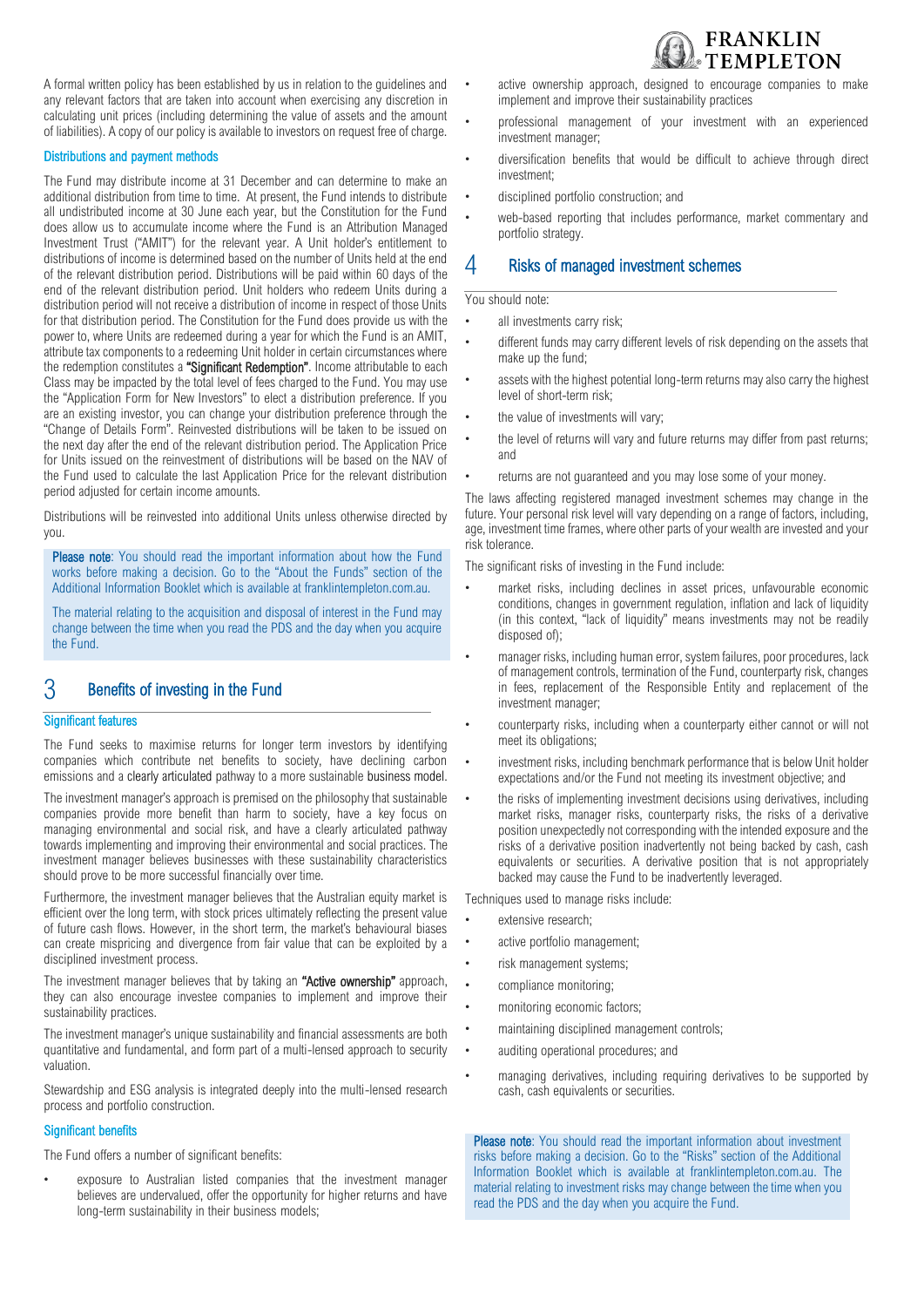

## 5 How we invest your money

Warning: you should consider the likely investment return, the risk, and your investment timeframe when choosing whether to invest in the Fund.

| Martin Currie Sustainable Equity Fund                         |                                                                                                                                                                                                                                                                                                                                                                                                           |
|---------------------------------------------------------------|-----------------------------------------------------------------------------------------------------------------------------------------------------------------------------------------------------------------------------------------------------------------------------------------------------------------------------------------------------------------------------------------------------------|
| <b>Investment objective</b>                                   | The Fund aims to earn an after-fee return in excess of the S&P/ASX 200 Accumulation Index ("Benchmark")<br>over rolling three-year periods.                                                                                                                                                                                                                                                               |
| <b>Minimum</b><br>timeframe<br>suggested<br>for<br>investment | A minimum time frame for investment of three years is suggested. The Fund should be suitable mainly for<br>investors seeking an investment in Australian shares with long-term financial goals.                                                                                                                                                                                                           |
| What does the Fund invest in?                                 | The Fund predominately invests in Australian listed securities and may hold cash. The Fund aims to hold<br>investments so that at the time of purchasing securities:                                                                                                                                                                                                                                      |
|                                                               | • exposure to individual securities is within ±6% of Benchmark weight;                                                                                                                                                                                                                                                                                                                                    |
|                                                               | • approximately 40 securities are held; and                                                                                                                                                                                                                                                                                                                                                               |
|                                                               | • exposure to sectors (as determined by Martin Currie Australia) is within ±11% of Benchmark weight.                                                                                                                                                                                                                                                                                                      |
|                                                               | While the maximum holding of cash or cash equivalents is 10%, the Fund is intended to be fully invested in<br>securities at all times with cash being held for liquidity purposes only.                                                                                                                                                                                                                   |
|                                                               | The Fund may also use certain derivatives to implement investment decisions, to manage cash flows or to<br>facilitate timely exposure to Australian listed securities. The Fund will not hold more than 20% of its market<br>value in derivative exposure.                                                                                                                                                |
|                                                               | The Fund will not invest in securities issued by companies directly involved in:                                                                                                                                                                                                                                                                                                                          |
|                                                               | • the production of "controversial weapson"                                                                                                                                                                                                                                                                                                                                                               |
|                                                               | • the manufacture of tobacco products                                                                                                                                                                                                                                                                                                                                                                     |
|                                                               | · mining, extraction, refinement, transportation, distribution, and power generation from thermal coal,<br>conventional & unconventional oil and gas (subject to a 20% revenue threshold), or                                                                                                                                                                                                             |
|                                                               | •human rights abuses and exploitation (such as child labour and modern slavery).                                                                                                                                                                                                                                                                                                                          |
|                                                               | The Fund does not intend to borrow.                                                                                                                                                                                                                                                                                                                                                                       |
| <b>Risk level</b>                                             | The Responsible Entity considers the risk level of the Fund to be high. The investment manager has risk<br>control methodologies in place which aim to mitigate the overall level of risk.                                                                                                                                                                                                                |
| <b>Fund performance</b>                                       | Investment performance of the Fund is published on our website at www.franklintempleton.com.au. Past<br>performance is not necessarily a guide to future performance.                                                                                                                                                                                                                                     |
| Labour, Environment, Social and Ethical<br>consideration      | In addition to the exclusions noted in "What does the Fund invest in" section above, environmental, social and<br>governance considerations (including labour standards and ethical considerations) are taken into account in<br>determining the value of a company. The value of the company is then considered by the investment manager<br>in the selection, retention and realisation of investments. |
| <b>Changes to Fund detail</b>                                 | The Responsible Entity is permitted to change how it invests the assets of the Fund at any time. If the<br>Responsible Entity changes the investment objective of the Fund the Responsible Entity will advise Unit<br>holders of the change.                                                                                                                                                              |

#### Investment options

There are no other investment options for the Fund.

#### **Switching**

Switching is not available for the Fund.

Please note: Please note: You should read the important information about fees and costs of investing in the Fund before making a decision. Go to the "Additional Explanation of Fees and Costs" section of the Additional Information Booklet available at franklintempleton.com.au.

The material relating to how we invest your money may change between the time when you read the PDS and the day when you acquire the Fund.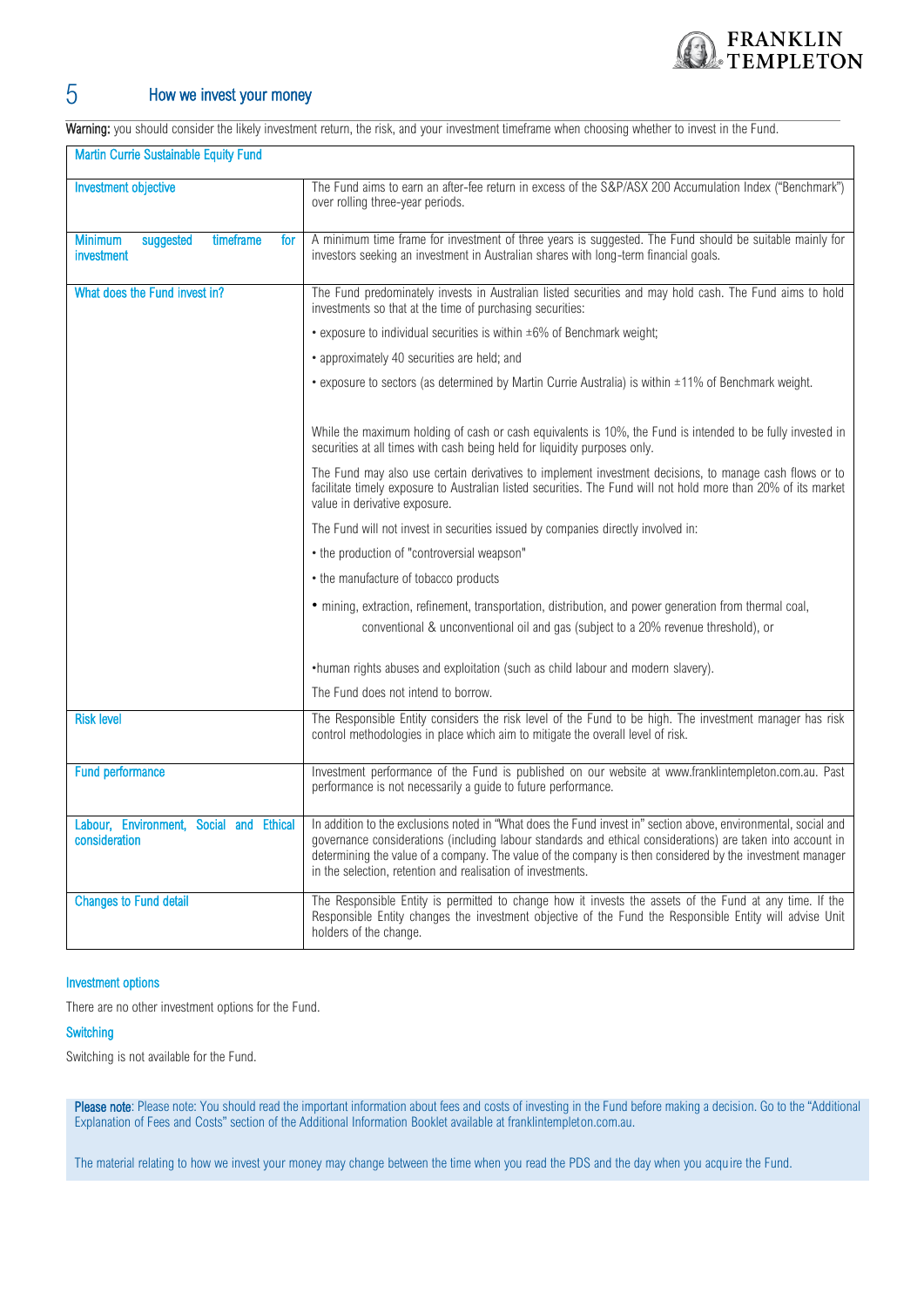## **FRANKLIN PLETON**

## 6 Fees and costs

#### Did you know?

Small differences in both investment performance and fees and costs can have a substantial impact on your long term returns.

For example, total annual fees and costs of 2% of your account balance rather than 1% could reduce your final return by up to 20% over a 30 year period (for example, reduce it from \$100,000 to \$80,000).

You should consider whether features such as superior investment performance or the provision of better member services justify higher fees and costs.

You may be able to negotiate to pay lower fees. Ask the fund or your financial adviser.

#### To find out more

If you would like to find out more, or see the impact of the fees based on your own circumstances, the Australian Securities and Investment Commission (ASIC) website (moneysmart.gov.au) has a managed funds fee calculator to help you check out different fee options.

The information in the following Fees and Costs Summary can be used to compare costs between different managed investment schemes. Fees and costs can be paid directly from an investor's account or deducted from investment returns. For information on tax please see section 7 of this PDS.

#### Fees and Costs Summary

| Martin Currie Sustainable Equity Fund - Class A                                                                    |                                                                       |                                                                                                                                                                                                                                                                                                                                                                                                                                  |  |
|--------------------------------------------------------------------------------------------------------------------|-----------------------------------------------------------------------|----------------------------------------------------------------------------------------------------------------------------------------------------------------------------------------------------------------------------------------------------------------------------------------------------------------------------------------------------------------------------------------------------------------------------------|--|
| Type of fee or cost                                                                                                | Amount                                                                | How and when paid                                                                                                                                                                                                                                                                                                                                                                                                                |  |
| Ongoing annual fees and costs                                                                                      |                                                                       |                                                                                                                                                                                                                                                                                                                                                                                                                                  |  |
| Management fees and<br>costs (1,2,3) The fees<br>and costs for<br>managing your<br>investment.                     | 0.77%<br>p.a. of<br>the net<br>asset<br>value<br>(NAV) of<br>the Fund | The management fees component<br>of management fees and costs is<br>calculated in relation to the NAV of<br>the Fund on a daily basis. The<br>management fees are deducted<br>from the Fund's assets and are<br>generally paid to us monthly in<br>arrears. Otherwise, the fees and<br>costs are variable and reflected in<br>the unit price of the Fund as they<br>are incurred.                                                |  |
| Performance fees<br>Amounts deduced<br>from your investment<br>in relation to the<br>performance of the<br>product | Nil                                                                   | Not applicable                                                                                                                                                                                                                                                                                                                                                                                                                   |  |
| Transaction costs (4)<br>The costs incurred by<br>the scheme when<br>buying or selling<br>assets                   | $0.00\%$<br>p.a. of<br>the NAV<br>of the<br>Fund                      | Transaction costs incurred by the<br>Fund are variable and deducted<br>from the Fund as they are incurred<br>and reflected in the unit price.<br>They are disclosed net of amounts<br>recovered by the buy-sell spread.<br>Any transaction costs at an<br>interposed vehicle level are<br>reflected in the value of the Fund's<br>investment in the relevant<br>interposed vehicle and therefore<br>reflected in the unit price. |  |

#### Member activity related fees and costs (fees for services or when your money moves in or out of the Fund)

| <b>Establishment fee The</b><br>fee to open your<br>investment                                                                             | Nil                                                 | Not applicable                                                                                                                                                                                                                                              |
|--------------------------------------------------------------------------------------------------------------------------------------------|-----------------------------------------------------|-------------------------------------------------------------------------------------------------------------------------------------------------------------------------------------------------------------------------------------------------------------|
| Contribution fee The<br>fee on each amount<br>contributed to your<br>investment                                                            | Nil                                                 | Not applicable                                                                                                                                                                                                                                              |
| <b>Buy-sell spread An</b><br>amount deducted from<br>your investment<br>representing costs<br>incurred in<br>transactions by the<br>scheme | 0.10%<br>upon<br>entry and<br>0.10%<br>upon<br>exit | The Buy Spread is added to the<br>NAV and is paid into the Fund as<br>part of an application and the Sell<br>Spread is deducted from the NAV<br>and is left in the Fund as part of a<br>redemption. These figures are<br>accurate as at the date of the PDS |
| Withdrawal fee The fee<br>on each amount you<br>take out of your<br>investment                                                             | Nil                                                 | Not applicable                                                                                                                                                                                                                                              |
| Exit fee The fee to<br>close your investment                                                                                               | Nil                                                 | Not applicable                                                                                                                                                                                                                                              |
| Switching fee The fee<br>for changing<br>investment options                                                                                | Nil                                                 | Not applicable                                                                                                                                                                                                                                              |

(1) The fees shown above are inclusive of GST and net of RITCs.

(2) The amount of this Fee may be negotiated. See "Differential fee arrangements"

(3) This figure includes a variable estimate for administration and other costs (0.13%) based on the administration and other costs charged to the Fund for the 12 months to 30 June 2021. Past costs (inclusive of GST and net of RITC) are not a reliable indicator of future costs.

(4) Calculated based on relevant costs charged to the Fund for the 12 months to 30 June 2021. Past costs (inclusive of GST and net of RITC) are not a reliable indicator of future costs.

#### Additional Explanation of Fees and Costs

#### Management Fees and Costs

The Management Fees and Costs are composed of the management fees, expenses and indirect costs in relation to the Fund. These include the management fees and Responsible Entity fees, totalling 0.64% p.a., payable to us. The Management Fees and Costs also include estimated administration and other costs (of 0.13%) which is recovered from the Fund and estimated based on the costs charged for the 12 months to 30 June 2021. Under the Fund's Constitution, the Responsible Entity is entitled to recover from the Fund all expenses which are incurred in the proper performance and exercise of its powers and duties. Consequently, the expenses that are actually recovered may differ from what was charged over any 12-month period. The management fees component of Management Fees and Costs is calculated and accrued daily based on the NAV of the Fund. The accrued fees are paid in arrears from the Fund at the end of each month. The Management Fees and Costs reduce the Fund's NAV and are reflected in the Unit price.

Estimated administration and other costs include the costs and/or expenses of the Fund (including those of the Custodian and the Administrator). Administration and other Fund costs may also include financial institution fees, costs of Unit holders' meetings, any indirect costs (indirect costs are currently estimated at 0.00% based on the relevant costs for the 12 months from 30 June 2021), costs of amending the Constitution of the Fund, costs of engaging auditors and/or other advisers, costs of promoting the Fund, costs of compliance and administrative costs generally.

#### Transaction Costs

The Management Fees and Costs do not include certain transaction costs. Transaction costs are variable and generally deducted from the Fund as they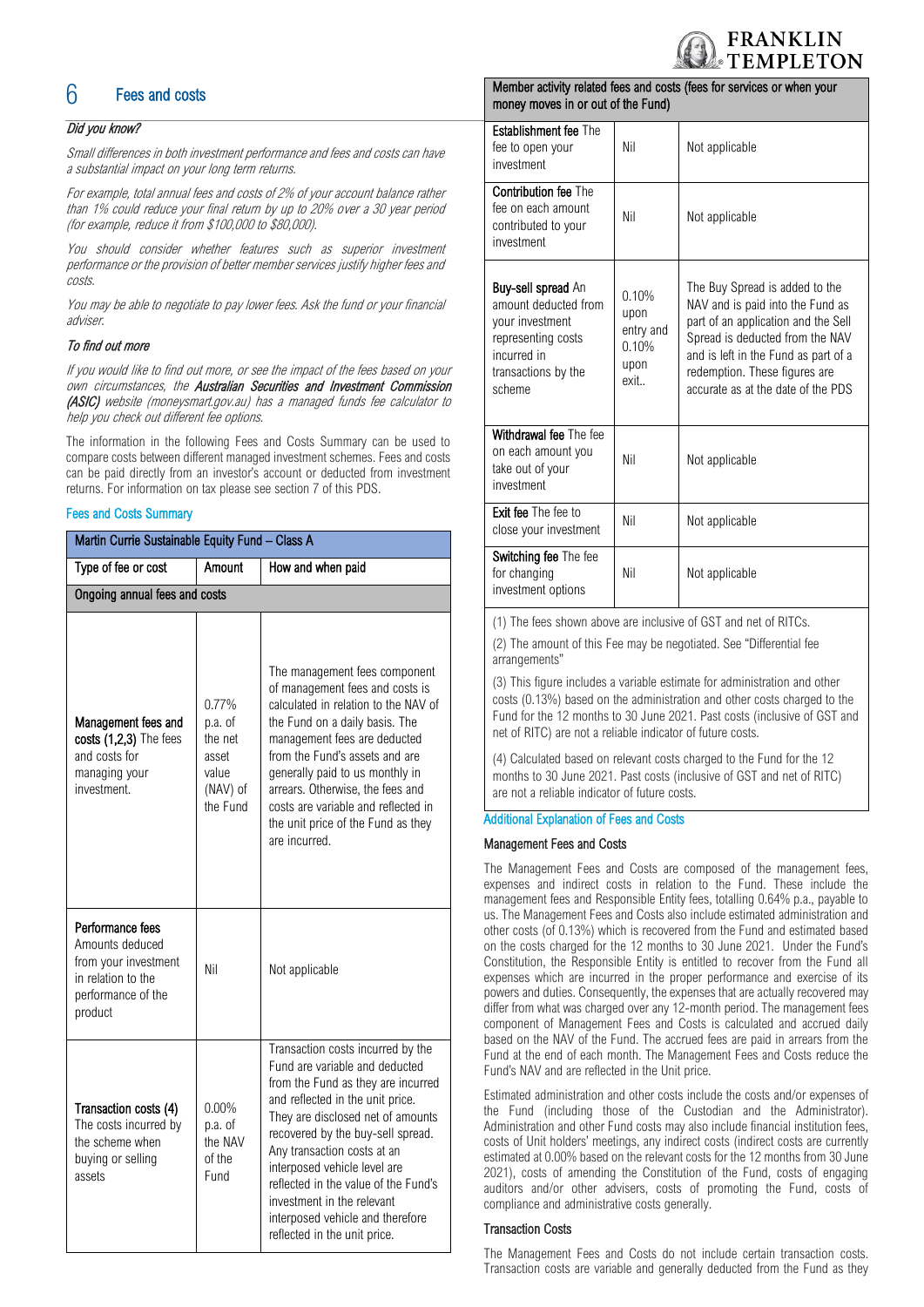

are incurred and reflected in the unit price. Transaction costs also include costs incurred by interposed vehicles in which the Fund invests (if any), that would have been transaction costs if they had been incurred by the Fund itself. They are disclosed net of amounts recovered by the buy-sell spread. Transaction costs are an additional cost to the investor where they are not recovered by the Buy/Sell Spread, and are generally incurred when the assets of the Fund are changed in connection with day-to day trading or when there are applications or withdrawals which cause net cash flow into or out of the Fund. Actual transaction costs for future years may differ. Please refer to the Additional Information Booklet for further information.

#### Buy/sell spread estimate

The buy/sell spread is an estimate of the transaction costs that are incurred in buying and selling the underlying assets of the Fund as a result of applications and redemptions. The Application Price is adjusted up by a buy spread and the Redemption Price is adjusted down by a sell spread. The dollar value of these costs based on an application or a withdrawal of \$5,000 is \$5.00 for each individual transaction. We can change the buy/sell spread at any time without prior notice. The actual buy/sell spread is subject to change from time to time depending on changes to the composition of the Fund's underlying assets and exposure to various investment managers. Where transaction costs are lower or higher than the estimated buy-sell spreads listed in this PDS, the actual costs may apply. Please refer to our website for the current buy/sell spreads at www.franklintempleton.com.au.

#### Differential fee arrangements

We may enter into individual fee arrangements with "Wholesale clients" (as defined in the Corporations Act) in accordance with applicable ASIC class order relief.

#### mFund settlement service

You must use an mFund accredited and licensed broker to facilitate your transactions on mFund. Your chosen broker may charge you additional fees which are not outlined in the "Fees and Costs" section of this PDS.

Information about the Fund's NAV will be published monthly at www.asx.com.au/mfund.

#### Example of annual fees and costs for this investment option

This table gives an example of how the ongoing annual fees and costs in this investment option for this product can affect your investment over a 1 year period. You should use this table to compare this product with other products offered by managed investment schemes.

| Martin Currie Sustainable<br>Equity Fund - Class A |          | Balance of \$50,000 with a contribution of<br>\$5,000 during year                                                                                                                                                                                                                             |
|----------------------------------------------------|----------|-----------------------------------------------------------------------------------------------------------------------------------------------------------------------------------------------------------------------------------------------------------------------------------------------|
| Contribution fees                                  | Nil      | For every additional \$5,000 you put in,<br>you will be charged \$0.                                                                                                                                                                                                                          |
| PLUS<br>Management fees<br>and costs               | 0.77%    | And, for every \$50,000 you have in the<br>Fund you will be charged or have<br>deducted from your investment \$385<br>each year (1).                                                                                                                                                          |
| PLUS<br>Performance fees                           | Nil      | And, you will be charged or have<br>deducted from your investment \$0 in<br>performance fees each year.                                                                                                                                                                                       |
| <b>PLUS</b> Transaction<br>costs                   | $0.00\%$ | And, you will be charged or have<br>deducted from your investment \$0 in<br>transaction costs.                                                                                                                                                                                                |
| <b>EQUALS</b><br>Cost of Fund                      |          | If you had an investment of \$50,000 at<br>the beginning of the year and you put in<br>an additional \$5,000 during that year, you<br>would be charged fees and costs of<br>$$385*(2)$<br>What it costs you will depend on the<br>investment option you choose and the<br>fees you negotiate. |

#### \*Additional fees may apply.

(1) You should note that this example assumes a constant investment balance of \$50,000 in Class A Units throughout the year. Management Fees and Costs will also be charged in relation to any additional contributions you make during the year and the amount you pay will depend on the proportion of the year during which the additional contributions are invested.

(2) Assumes the additional \$5,000 was invested at the end of the year. If it is assumed the additional \$5,000 was invested at the beginning of the year, the Management Fees and Costs would be \$423.50 (\$55,000 x 0.77%). Please note this is an example only as the actual investment balance of your holding will vary on a daily basis.

Note: This is an example. In practice, the actual investment balance of an investor will vary daily and the actual fees and expenses we charge are based on the value of the Fund. The indirect costs and other expenses component of Management Fees and Costs and transaction costs may also be based on estimates. As a result, the total fees and costs that you are charged may differ from the figures shown in the table.

Warning: Additional fees may be paid to a financial adviser if an investor consulted a financial adviser. Where an investor receives financial advice, they should refer to their Statement of Advice or their adviser's Financial Services Guide for full details of these fees.

#### Change in fees

We may vary the fees specified at any time at our absolute discretion, without Unit holder consent, subject to the maximum fee amounts specified in the Constitution. If the variation is an increase we will give you 30 days' advance written notice.

At the date of this PDS we do not intend to charge a contribution fee, exit fee nor do we intend to increase the combined Responsible Entity fee and management fee we charge you (which is specified in the Management Costs section of the Fees and Costs Summary).

We can recover out of the assets of the Fund all expenses which are properly incurred in operating the Fund including, without limitation, amounts payable in connection with custody, compliance, legal and tax consulting fees, banking, accounting and audit. However, we currently pay these costs out of our Fees.

#### Calculator

The Australian Securities and Investments Commission provides a fees calculator at www.moneysmart.gov.au. This calculator can be used to calculate the effects of fees and costs on your investment.

Please note: You should read the important information about fees and costs of investing in the Fund before making a decision. Go to the "Additional Explanation of Fees and Costs" section of the Additional Information Booklet available at [franklintempleton.com.au.](http://www.leggmason.com.au/en/index.aspx) 

The material relating to the fees and costs of investing in the Fund may change between the time when you read the PDS and the day when you acquire the Fund.

#### 7 How managed investment schemes are taxed

Warning: Investing in a registered managed investment scheme is likely to have tax consequences. You are strongly advised to seek professional tax advice.

You should note that:

- the Responsible Entity and the Fund is not expected to pay tax on behalf of Australian resident Unit holders;
- Unit Holders are assessed for tax on the taxable components of the Fund that are generated by the Fund; and
- you will be provided with a statement (known as an "AMMA statement" where the Fund is an AMIT, or as a "distribution statement" where the Fund is not) that sets out the taxable components of the Fund on which you may be assessed.

We recommend you seek advice from your financial or tax adviser.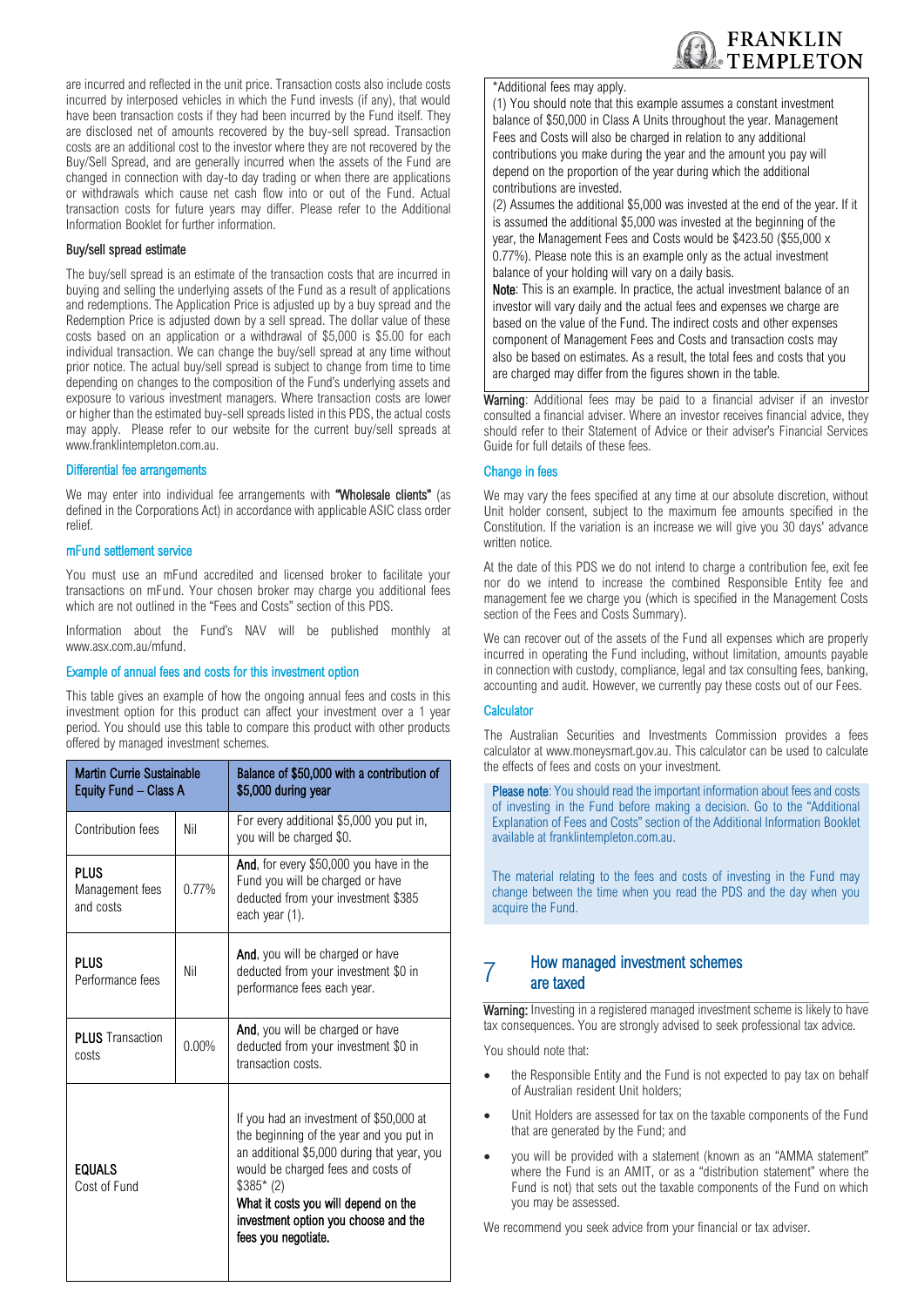

Please note: You should read the important information about how managed investment schemes are taxed before making a decision. Go to the "Taxation" section of the Additional Information Booklet available at [franklintempleton.com.au.](http://www.leggmason.com.au/en/index.aspx)

The material relating to how managed investment schemes are taxed may change between the time when you read the PDS and the day when you acquire the Fund.

## 8 How to apply

#### How to invest in the Fund

To invest in the Fund, read this PDS with the "Additional Information Booklet" and complete an application form. The Additional Information Booklet and Application Forms are available online at www.franklintempleton.com.au or by calling 1800 673 776. If you are not already an investor with Franklin Templeton Australia, you will be required to provide certain supporting documents detailed in Section 1 of the "Application Form for New Investors".

We authorise the use of this PDS by investors ("Indirect Investors") who wish to access the Fund through an authorised master trust or wrap account, investor directed portfolio service, investor directed portfolio service-like scheme or nominee or custody service (collectively referred to as "Master Trust or Wrap Service") located in Australia. The operator of a Master Trust or Wrap Service is referred to in this PDS as the Operator and the disclosure document for a Master Trust or Wrap Service is referred to as the Master Trust or Wrap Guide. If you invest through a Master Trust or Wrap Service, your rights and liabilities will be governed by the terms and conditions of the Master Trust or Wrap Guide. Indirect Investors should apply for Units by using the Master Trust or Wrap Guide and applicable application form provided by the Operator of the Master Trust or Wrap Service.

#### Complaints handling

We have established procedures for dealing with complaints.

If you have invested via a Master Trust or Wrap Service and have a concern, you should first contact the Operator of the Master Trust or Wrap Service through which you invested in the Fund. The Operator will handle your complaint in accordance with its complaint handling procedures and may, in accordance with those procedures, refer the complaint to us.

If you have an inquiry or complaint, you can either phone us on 1800 673 776 during business hours or write to:

Attention: Complaints Officer

Franklin Templeton Australia

GPO Box 24011

Melbourne VIC 3001

Your written complaint will be acknowledged within five business days and we will make every effort to resolve your issues within 30 days of being notified.

If any complaint remains unresolved after 30 days or the issue has not been resolved to your satisfaction, you can lodge a complaint with the Australian Financial Complaints Authority, or AFCA. AFCA provides a fair and independent financial complaint resolution service that is free to consumers.

| Website:   | www.afca.org.au          |
|------------|--------------------------|
| Email:     | info@afca.org.au         |
| Telephone: | 1800 931 678 (free call) |
|            |                          |

In writing to: Australian Financial Complaints Authority, GPO Box 3, Melbourne VIC 3001

#### Cooling off

If you are a "Retail client", after you invest in the Fund you have a period of 14 days (the cooling off period) during which you can cancel the investment and have the funds repaid to you. The entire value of your investment may not be repaid depending on the impact of market movements, taxes, management fees, transaction costs etc. during the time you are invested in the Fund.

The right to cool off does not apply to you if you invest in the Fund through a Master Trust or Wrap Service as you do not acquire the rights of a Unit holder in the Fund.

If you have any questions about cooling off rights please contact your financial planner or us on 1800 673 776.

Please note: You should read the important information about applying to invest in the Fund before making a decision. Go to the 'How to apply' section of the Additional Information Booklet available at [franklintempleton.com.au.](http://www.leggmason.com.au/en/index.aspx) 

The material relating to how to apply may change between the time when you read the PDS and the day when you acquire the Fund.

## 9 Other information

#### **Consent**

The investment manager described in Section 1 of this PDS have not prepared, authorised or caused the issue of this PDS. The investment manager has consented only to the inclusion in the PDS of the statements about them in the form and context in which they are included, and this consent has not been withdrawn.

#### Related party transactions

Subject to the Corporations Act, we and our associates may hold Units in the Fund. We are also permitted by the Constitution (subject to the Corporations Act), to deal with ourself (as Responsible Entity of the Fund or in another capacity), an associate or any Unit holder; have an interest in any contract or transaction with ourself (as Responsible Entity of the Fund or in another capacity), an associate or any Unit holder and retain for our own benefit any profits or benefits derived from such contract or transaction and act in the same or similar capacity in relation to any other managed investment schemes. Unit holders' rights and the Constitution.

Your rights as Unit holder in the Fund are governed by the Fund's Constitution and the Corporations Act. The Fund is governed by the Constitution which sets out how the Fund is to be operated. The terms of the Constitution are binding on the Responsible Entity and all Unit holders. **Reports** 

We will provide you with the following reports and information about your investment in the Fund:

- Transaction confirmations and distribution statements.
- Fund annual financial report (and if applicable half yearly financial reports and continuous disclosure notices) via our website.
- Annual Periodic and tax statements as required by the Corporations Act.

#### Disclosing Entity

If at any time the Fund becomes and continues to be a disclosing entity under the Corporations Act, it will be subject to regular reporting and disclosure obligations.

We comply with ASIC's Good Practice Guidance on continuous disclosure.

Please note: Go to the "Other information" section of the Additional Information Booklet which is available at [www.leggmason.com.au.](http://www.leggmason.com.au/)

#### Protecting your privacy

Your right to privacy is important to us.

Our Privacy Policy contains important information in relation to our collection, storage, use and disclosure of your personal information.

As Responsible Entity, we may collect and use personal information to ensure compliance with various government and regulatory bodies where permitted or required to do so.

We may also disclose your personal information to:

- our service providers, related bodies corporate or other third parties for the purpose of account maintenance and administration and the production and mailing of statements, amongst other operational activities; and
- to improve customer service, and/or allow our associated organisations and selected third parties to promote their products and services to customers.

All personal information collected by Franklin Templeton Australia will be collected, used, disclosed and stored by us in accordance with our Privacy Policy, a copy of which will be made available on request.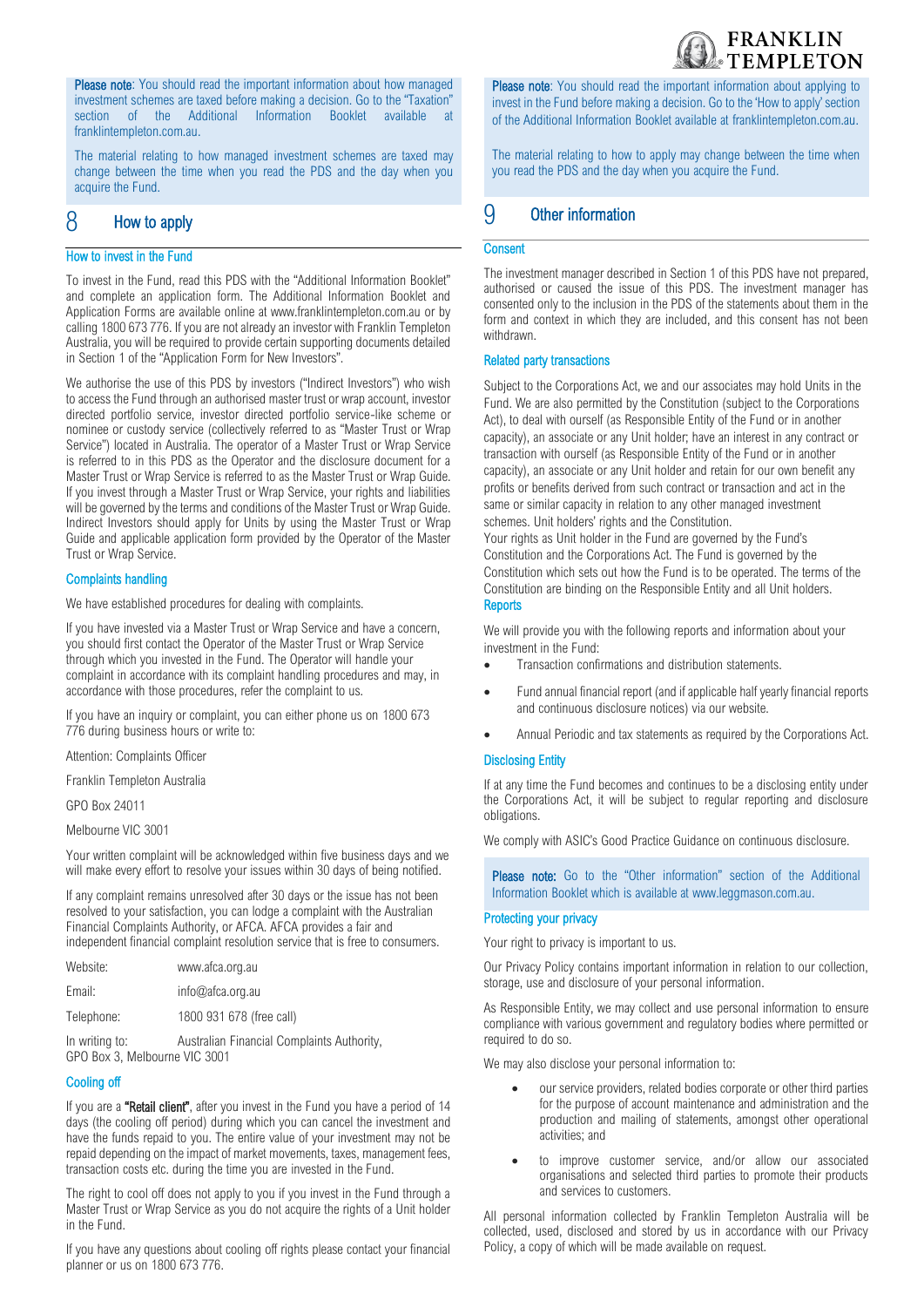

Please note: You should read the important information about privacy, the operation of the Fund and the retirement of the Responsible Entity before making a decision. Go to the 'Additional important information' section of the Additional Information Booklet available a[t franklintempleton.com.au.](http://www.leggmason.com.au/en/index.aspx)

The material relating to privacy, the operation of the Fund and the retirement of the Responsible Entity may change between the time when you read the PDS and the day when you acquire the Fund.

#### Interpretations and definitions:

#### In this PDS:

"Active ownership" is the use of the rights and position of ownership to influence the activity or behaviour of investees. For listed equities it includes both engagement and (proxy) voting (including filing shareholder resolutions).

"Business Day" means a day, other than a Saturday or Sunday on which banks are open for business in Melbourne, Victoria.

"Constitution" is a legally enforceable document between the Responsible Entity and Unit holders that sets out some or all of the rights, duties and liabilities of the Responsible Entity in its operation of the Fund.

"Controversial weapons" includes but is not limited to cluster bombs, landmines, chemical and biological weapons and depleted uranium weapons.

"Corporations Act" means the Corporations Act 2001 (Cth).

"mFund" is an unlisted managed fund admitted for settlement under the ASX Operating Rules and available to investors through the mFund Settlement Service.

"Retail client" is an investor that does not satisfy one of the requirements to be classified as a wholesale client.

"RITCs" means reduced input tax credits.

"Significant Redemption" is defined in the "About the funds" section of the Additional Information Booklet.

"Wholesale clients" is defined in the "How to apply" section of the Additional Information Booklet.

In this PDS, all fees and costs are expressed in Australian dollars inclusive of Goods and Services Tax less any RITC. References to "you" or "your" refers to you as the reader of the PDS.

#### Need more information?

Please contact Franklin Templeton Australia:

#### Freecall:

1800 673 776

#### Website:

franklintempleton.com.au

#### Email:

auclientadmin@franklintempleton.com